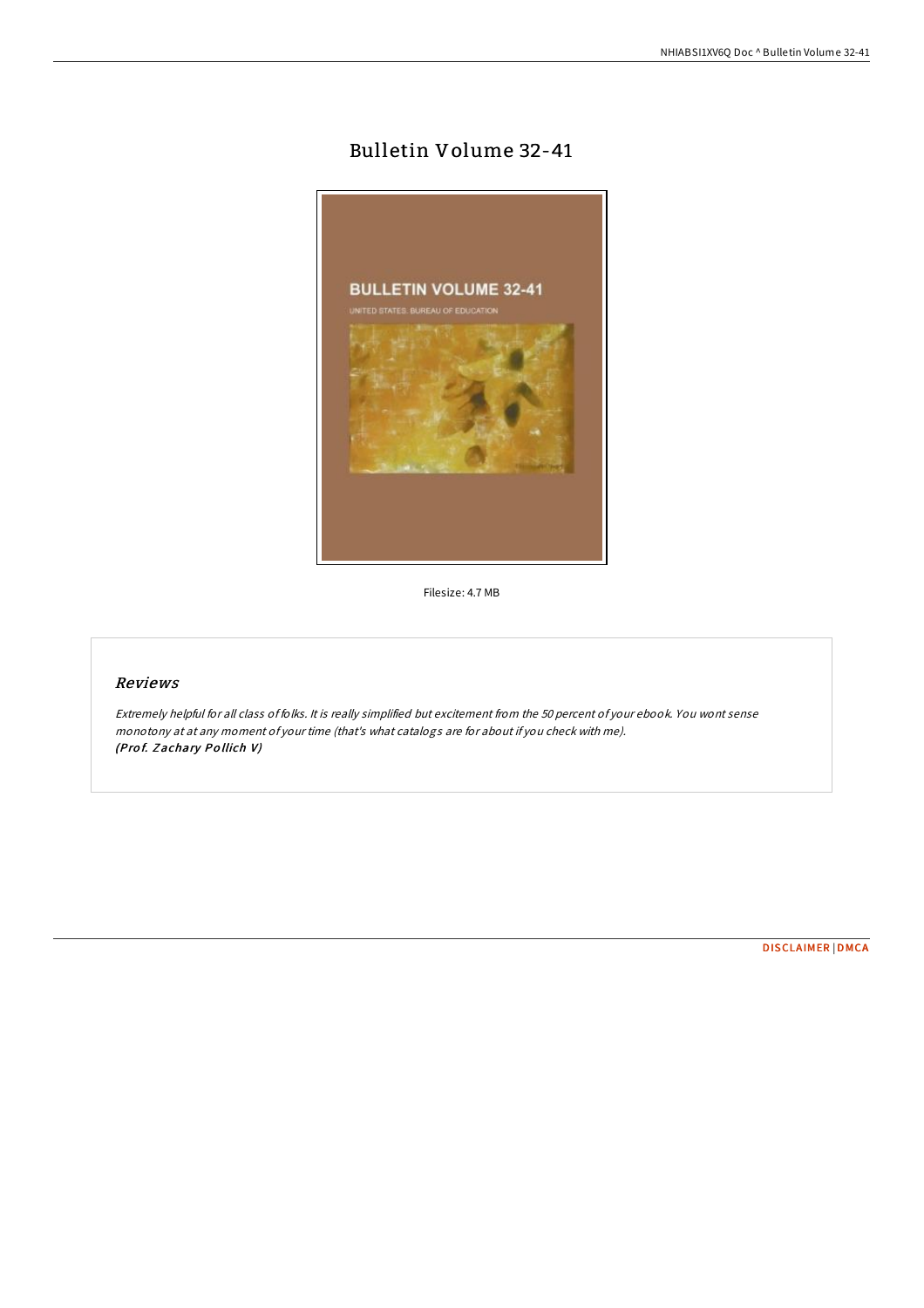# BULLETIN VOLUME 32-41



**DOWNLOAD PDF** 

Rarebooksclub.com, United States, 2012. Paperback. Book Condition: New. 246 x 189 mm. Language: English . Brand New Book \*\*\*\*\* Print on Demand \*\*\*\*\*.This historic book may have numerous typos and missing text. Purchasers can download a free scanned copy of the original book (without typos) from the publisher. Not indexed. Not illustrated. 1914 Excerpt: . vocation of homemaking, even where the individual prepares also for an industrial vocation (millinery or dressmaking); (2) the lunch-room course, as offering preparation for a process, that of food preparation, which may be used outside the home, but skill in which is a great asset in the home; (3) the household-arts course as giving preparation for homemaking itself for the girl not drawn off into outside industry. The lunch-room course has as its practice work the preparation of daily lunches for the teachers and pupils; with responsibility for marketing, accounts, menus, cooking, and service, and three hours a da assigned to these duties. The full weekly schedules follow: Lunch-room mnnat/cincnt eourxc.--English. 4 Lours; general science. 4; sewing, 3; applied design, 3; cooking, 15; foods, 2; physical training, J; music, i; Study, 3. The hounrhold-arts course.--English, 4 hours; general science, 4; cooking, 4; household decoration, 4; sewing or millinery, 8; textiles or foods, 2; physical training, nnislc; household economics, 4; study, 4. Thus, in this new type of education, the vocational training of girls, preparation for home responsibilities by school instruction is made an element in every course, and a special curriculum for homemaking is provided. The cost of running the school for 1912 was \$7,831.37, less \$240.74 received from sales, or a cost of \$76.G7 per pupil. Section 4. DATES OF INTRODUCTION OF HOUSEHOLD ARTS INTO PUBLIC SCHOOLS. The date of the introduction of household arts into the schools was reported by 444 communities. Only...

R Read Bulletin Volume 32-41 [Online](http://almighty24.tech/bulletin-volume-32-41-paperback.html)  $\sqrt{\frac{1}{2}}$ Do wnlo ad PDF Bulle tin Vo lume [32-41](http://almighty24.tech/bulletin-volume-32-41-paperback.html)